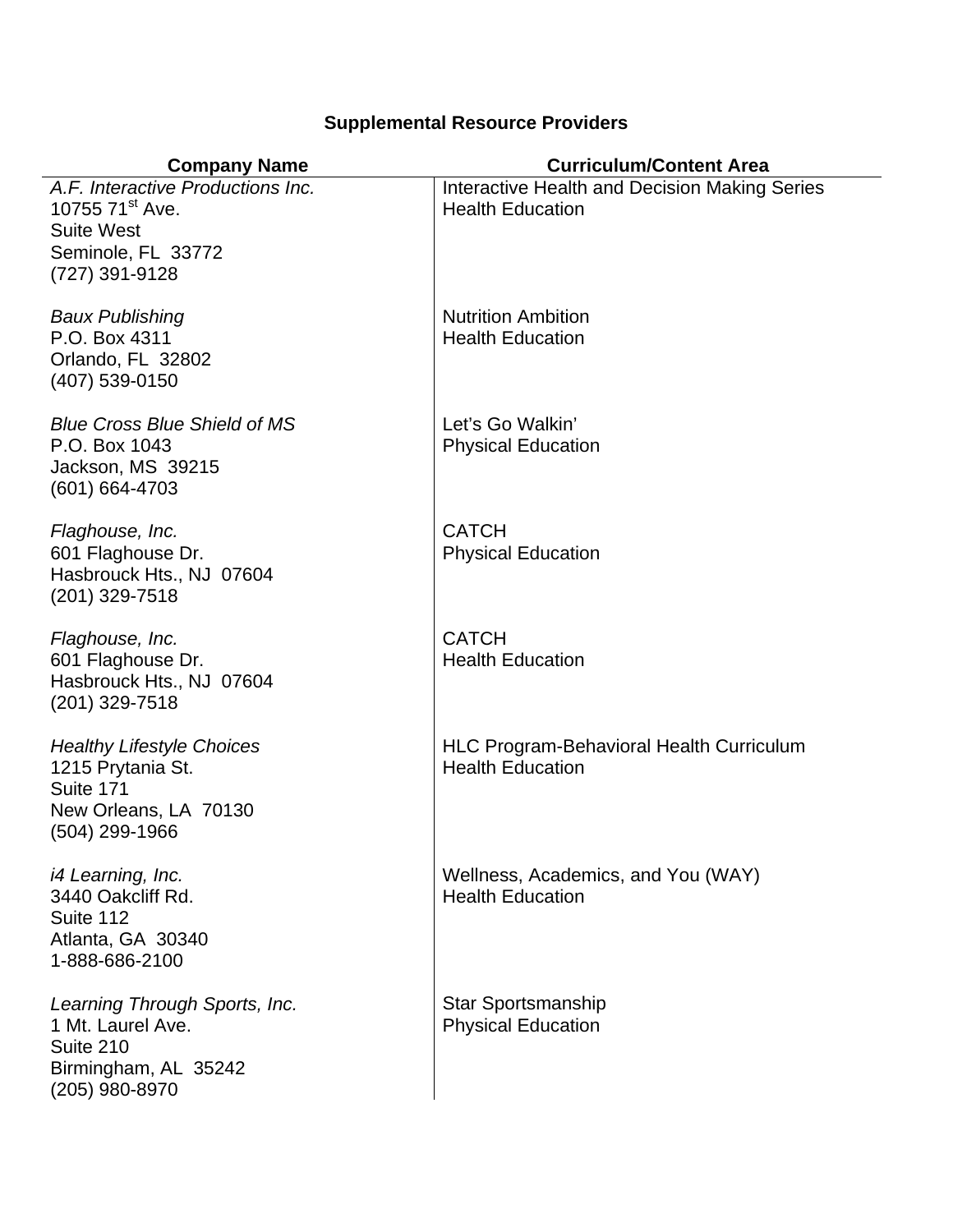| Learning Through Sports, Inc.<br>1 Mt. Laurel Ave.<br>Suite 210<br>Birmingham, AL 35242<br>(205) 980-8970                                                                              | <b>Star Sportsmanship</b><br><b>Health Education</b>                                    |
|----------------------------------------------------------------------------------------------------------------------------------------------------------------------------------------|-----------------------------------------------------------------------------------------|
| Macmillan/McGraw-Hill Publishing<br>420 East Danieldale Dr.<br>Suite 2<br>Desoto, TX 75115<br>1-800-882-3536                                                                           | Health and Wellness 2008<br><b>Health Education</b>                                     |
| <b>National Association for Sport and Physical</b><br>Education<br>1900 Association Dr.<br><b>Reston, VA 20191</b><br>(703) 476-3426                                                   | PhysicalBest<br><b>Physical Education</b>                                               |
| <b>National Fire Protection Association</b><br>1 Batterymarch Park<br>Quincy, MA 02169<br>(617) 984-7287                                                                               | <b>Risk Watch</b><br><b>Health Education</b>                                            |
| The University of Southern Mississippi,<br><b>Institute for Disability Studies</b><br>3825 Ridgewood Rd.<br>Jackson, MS 39211<br>(601) 432-6179                                        | An Elementary Approach to Improving Health<br><b>Literacy- Health Education</b>         |
| Snappy - The Safety Turtle<br><b>WellWay Publishers &amp; Consultants</b><br>1401 Highway 84, West<br>Suite 200<br>Brookhaven, MS 39601<br>(662) 588-4359<br>www.wellwaypublishers.com | Snappy – The Safety Turtle                                                              |
| <b>Houghton Mifflin Harcourt</b><br>1175 N. Stemmons Freeway<br>Lewisville, TX 75067<br>1-800-426-6577                                                                                 | Harcourt Health and Fitness and Be Alive!                                               |
| Learning Through Sports, Inc.<br>1 Mt. Laurel Ave., Suite 210<br>Birmingham, AL 35342<br>(205) 980-8970                                                                                | <b>Conflict Resolution and Peer Mediation Materials,</b><br><b>Models and Curricula</b> |